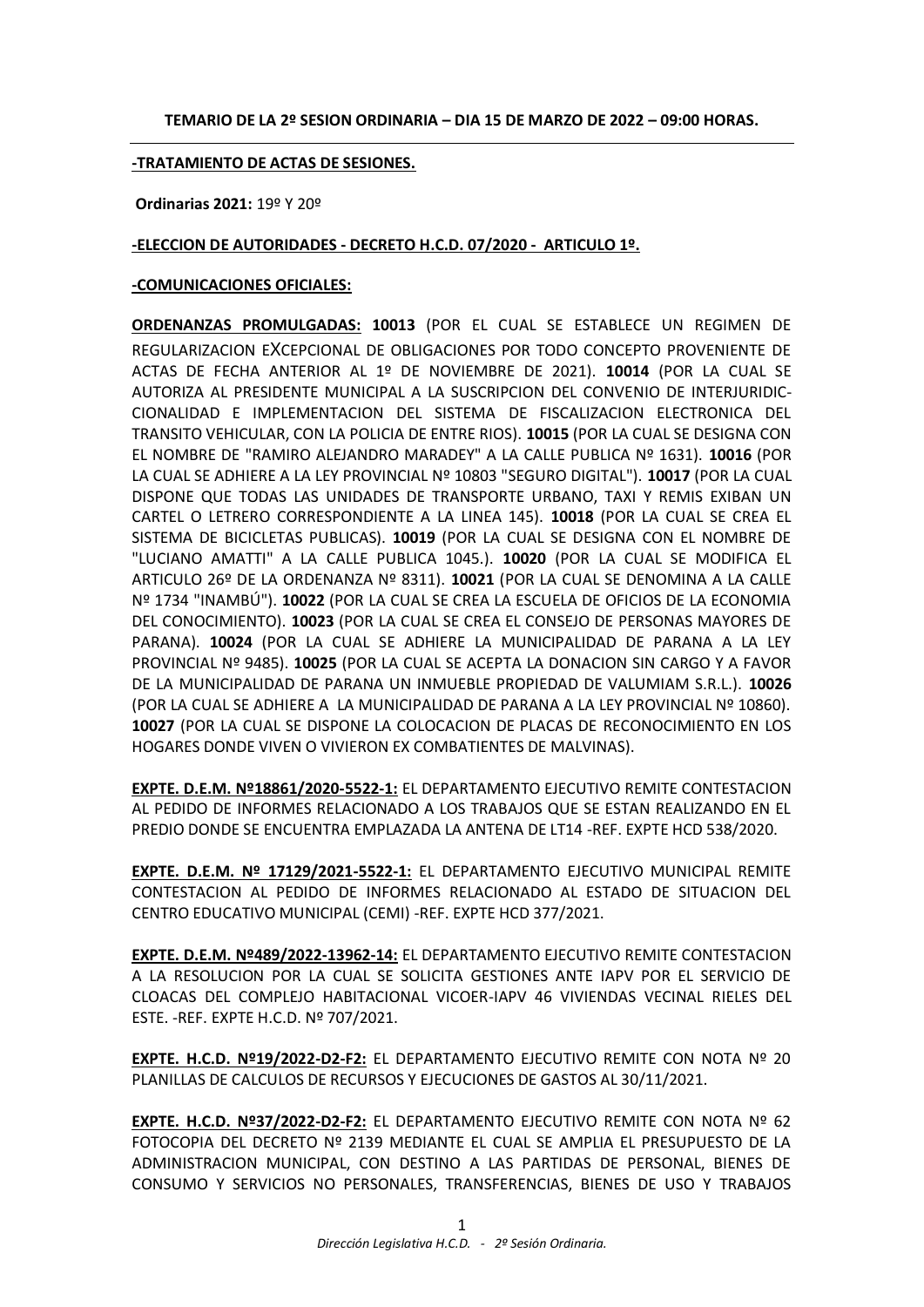PUBLICOS.

**EXPTE. H.C.D. Nº38/2022-D2-F8:** EL DEPARTAMENTO EJECUTIVO REMITE CON NOTA N° 63 FOTOCOPIA DEL DECRETO N° 19, MEDIANTE EL CUAL SE CREA LA COMISION ASESORA DEL DEPARTAMENTO EJECUTIVO (CONF. ORD. N° 8480 - ART.6) -ADJ. EXPTE D.E.M. N° 25967/2019 Y AG.

**EXPTE. H.C.D. N°62/2022-D2-F2:** EL DEPARTAMENTO EJECUTIVO REMITE CON NOTA Nー 74

FOTOCOPIA DEL DECRETO Nー 2543/2021, MEDIANTE EL CUAL SE MODIFICA LA DISTRIBUCION DE CREDITOS DE LAS PARTIDAS PERSONAL, BIENES DE CONSUMO Y SERVICIOS NO PERSONALES, TRANSFERENCIAS Y BIENES DE USO, SIN ALTERAR EL TOTAL DE EROGACIONES.

**EXPTE. H.C.D. Nº 111/2022-D2-F8:** EL DEPARTAMENTO EJECUTIVO REMITE CON NOTA Nº 151 FOTOCOPIA DEL DECRETO N° 366/2022, MEDIANTE EL CUAL SE CREA LA COMISION ASESORA DE CARACTER CONSULTIVO PARA LA ADJUDICACION DE LA CONCESION TRAMITADA MEDIANTE LICITACION PUBLICA 131/2021.

**EXPTE. H.C.D. Nº 116/2022-D2-F2:** EL DEPARTAMENTO EJECUTIVO REMITE CON NOTA Nº 160 FOTOCOPIAS DE LOS DECRETOS NROS: 1297/21 Y 1865/21 DISPONIENDO AMPLIACION DEL PRESUPUESTO GENERAL DE LA ADMINISTRACION MUNICIPAL, CON DESTINO A LAS PARTIDAS DE PERSONAL, BIENES DE CONSUMO Y SERVICIOS NO PERSONALES, TRANSFERENCIAS, BIENES DE USO Y TRABAJOS PUBLICOS.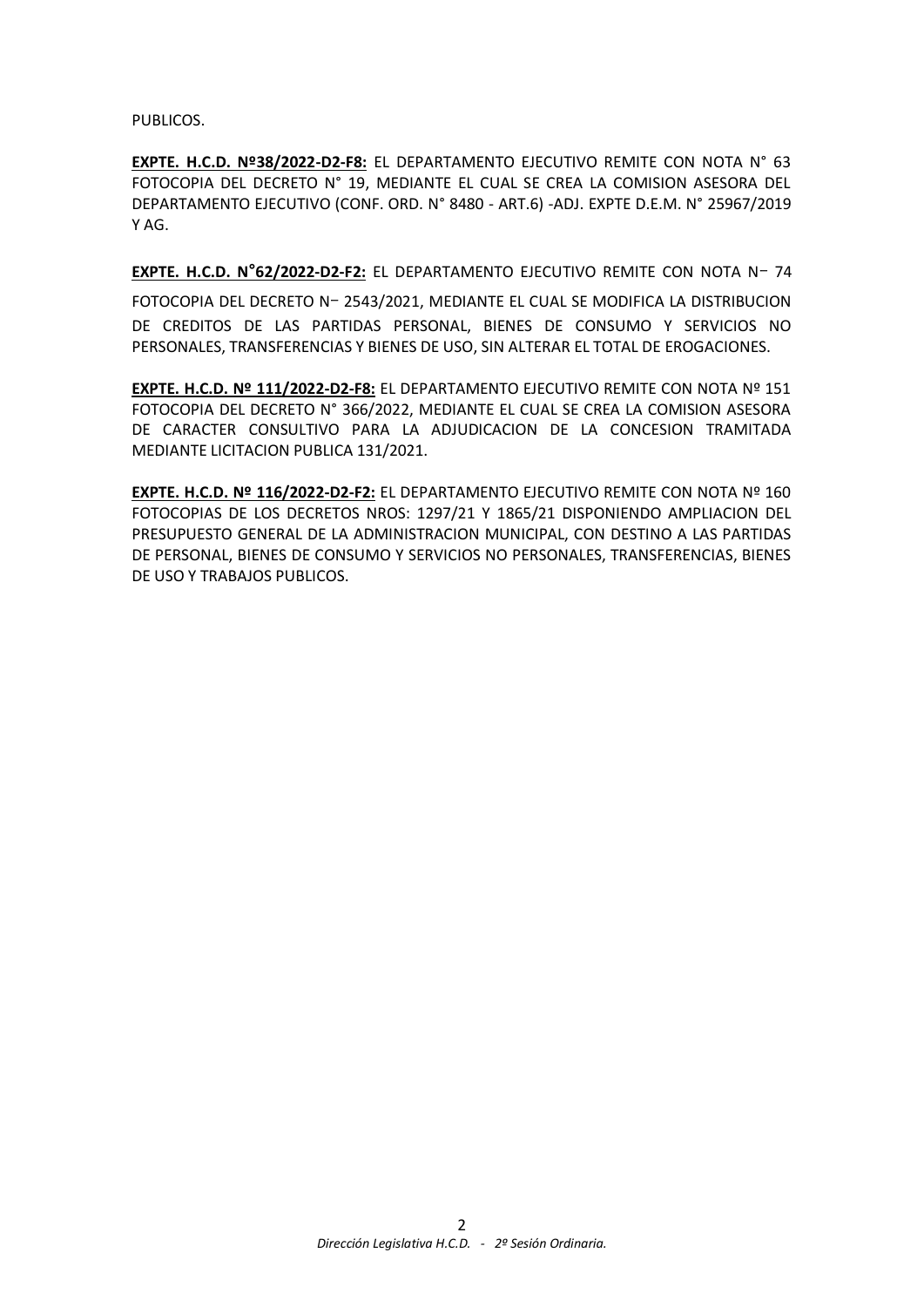# **PROYECTOS PRESENTADOS:**

**1-EXPTE. H.C.D. Nº 115/2022-D1-A16:** EL **DEPARTAMENTO EJECUTIVO** REMITE CON NOTA Nº 1 PROYECTO DE ORDENANZA MEDIANTE EL CUAL SE ESTABLECE EL NUEVO CUADRO TARIFARIO DEL BOLETO URBANO DE PASAJEROS (CONF. ORD N° 9462).

**2-EXPTE. H.C.D. Nº 117/2022-FC-D6:** PROYECTO DE DECRETO PRESENTADO POR LA CONCEJAL **MINNI**, DECLARANDO DE INTERES CULTURAL DEL H.C.D. EL PROGRAMA DE RADIO "RELATOS EPICOS DE UN BUFON" QUE SE TRANSMITE POR RADIO UNER PARANA 100.3.

**3-EXPTE. H.C.D. Nº 121/2022-RE-B29:** PROYECTO DE RESOLUCION PRESENTADO POR LOS CONCEJALES **BECCARIA Y MURADOR**, INSTANDO AL D.E.M. DESAFECTAR Y REUTILIZAR LOS SEÑALIZADORES VIALES, UBICADOS EN CALLE SALVADOR MACIA, DESDE GENERAL GERVASIO ARTIGAS HASTA DIVISION DE LOS ANDES.

**4-EXPTE. H.C.D. Nº 122/2022-RE-B10:** PROYECTO DE RESOLUCION PRESENTADO POR LOS CONCEJAL ES **BECCARIA Y MURADOR**, INSTANDO AL D.E.M. A LA REALIZACION DE UNA OBRA INTEGRAL EN CALLE LOPEZ JORDAN, ENTRE CALLES ALMAFUERTE Y CHURRUARIN.

**5-EXPTE. H.C.D. Nº 123/2022-JC-E29:** PEDIDO DE INFORMES PRESENTADO POR LOS CONCEJALES **ROLANDELLI, AVERO Y RODRIGUEZ PAULIN**, SOBRE LA SITUACION DE LAS PERFORACIONES DE POZOS DE AGUA SALADAS, LAS CUALES FUERON REALIZADAS PARA PALIAR LA CRISIS HIDRICA DE LA CIUDAD.

**6-EXPTE. HCD Nº 124/2022-JC-A1:** PROYECTO DE **ORDENANZA** PRESENTADO POR LOS CONCEJALES **ROLANDELLI, AVERO Y RODRIGUEZ PAULIN**, DEROGANDO EL TITULO XXI DE LA ORDENANZA N° 9958, DISPONIENDO SE ELIMINE EL AUMENTO TARIFARIO DISPUESTO PARA LOS SERVICIOS SANITARIOS.

**7-EXPTE. HCD Nº 125/2022-JC-E16:** PEDIDO DE INFORMES PRESENTADO POR LOS CONCEJALES **RODRIGUEZ PAULIN, ROLANDELLI Y AVERO**, SOLICITANDO D.E.M. INTERPELAR ANTE EL SECRETARIO DE SEGURIDAD VIAL, MOVILIDAD Y ORDENAMIENTO URBANO SR. MAXIMILIANO PEREZ VIECENZ (CONF. ART. 91ー DE LA LEY Nー 10027), RESPECTO A LA SITUACION ACTUAL DEL TRANSPORTE URBANO DE PASAJEROS DE LA CIUDAD DE PARANA.

**8-EXPTE. HCD Nº 126/2022-JC-D6:** PROYECTO DE DECRETO PRESENTADO POR LOS CONCEJALES **ROLANDELLI, RODRIGUEZ PAULIN Y AVERO**, DECLARANDO DE INTERES DE ESTE H.C.D. EL "TORNEO PANAMERICANO DE MAXIBASQUET" ORGANIZADO POR ZIMBA, A DESARROLLARSE DEL 18 AL 26 DE MARZO DEL CORRIENTE AÑO, EN NUESTRA CIUDAD.

**9-EXPTE. HCD Nº 127/2022-JC-B29:** PROYECTO DE RESOLUCION PRESENTADO POR LOS CONCEJALES **ROLANDELLI Y AVERO**, POR EL CUAL SOLICITA AL D.E.M. PROCEDA AL ARREGLO Y MEJORAMIENTO DE LAS CALLES ANTONIO BONELL (ENTRE AVDA. ALMAFUERTE Y CALLE HERNANDARIAS) Y MARTIN BERSANO (ENTRE MANUEL AZAÑA Y ANTONIO BONELL) DE NUESTRA CIUDAD.

**10-EXPTE. HCD Nº 128/2022-RE-A3:** PROYECTO DE ORDENANZA PRESENTADO POR LOS CONCEJALES **BECCARIA Y MURADOR**, DISPONIENDO LA MODIFICACION DE LA ORDENANZA Nº 6861 EN SU ARTICULO 4º.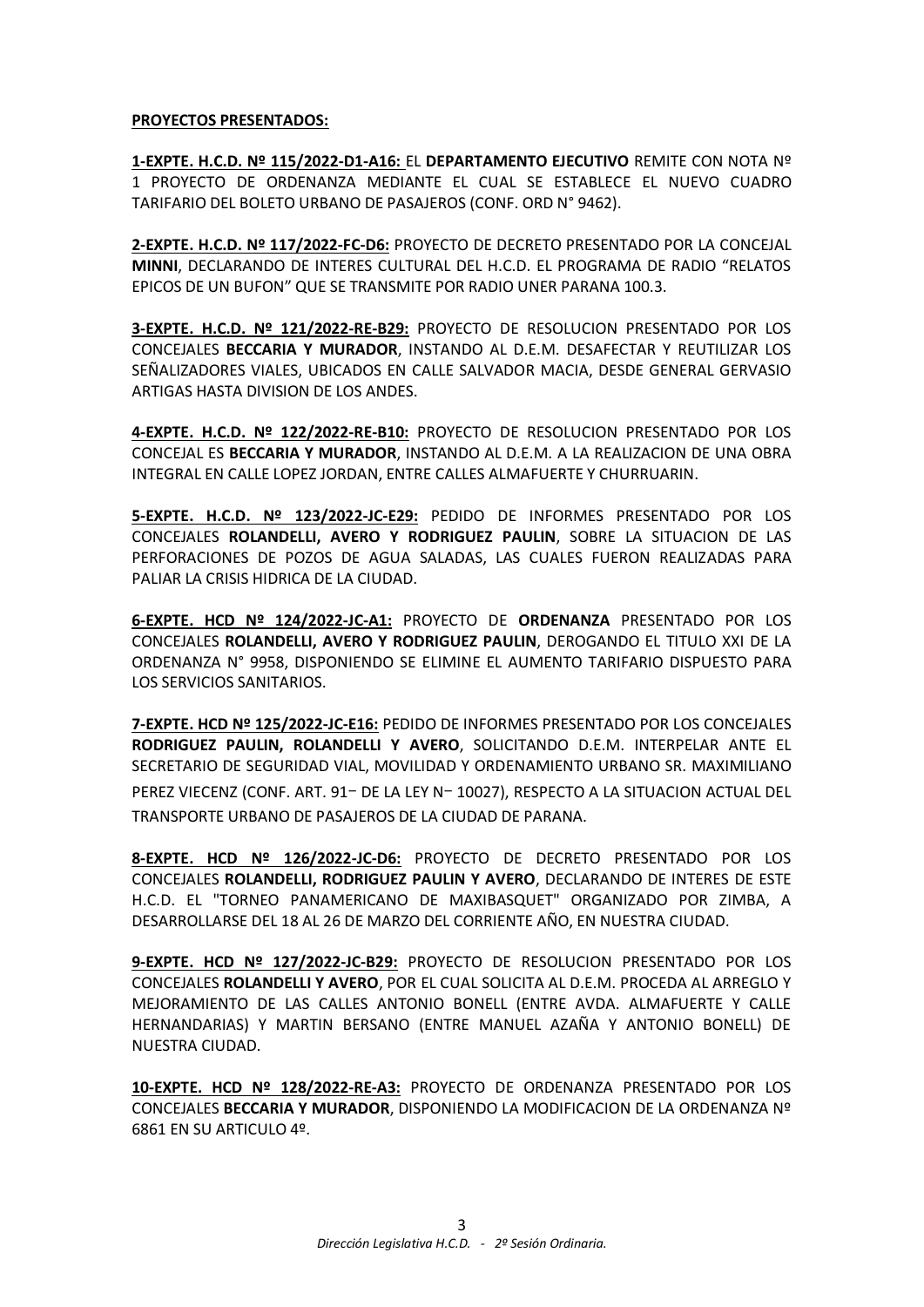**11-EXPTE. HCD Nº 129/2022-JC-D6:** PROYECTO DE DECRETO PRESENTADO POR EL CONCEJAL **ROLANDELLI**, DECLARANDO DE INTERES DEL H.C.D. EL "FESTIVAL DEL DIA MUNDIAL DEL AGUA" A DESARROLLARSE EL 20 DE MARZO DEL CORRIENTE AÑO, EN LA CIUDAD DE PARANA.

**12-EXPTE. HCD Nº 130/2022-FC-D6:** PROYECTO DE DECRETO PRESENTADO POR LAS CONCEJALES **FACELLO GEREZ Y FARIAS**, DECLARANDO DE INTERES DEL H.C.D. LA INAUGURACION DE UN MURAL EN LA PLAZA DE LAS MUJERES ENTRERRIANAS, EN EL "DIA MUNDIAL DE LA CONCIENTIZACION SOBRE EL AUTISMO" ORGANIZADO POR LA ASOCIACION CIVIL NEUROCEA, EL DIA 2 DE ABRIL DEL CORRIENTE AÑO.

**13-EXPTE. HCD Nº 131/2022-FC-A25:** PROYECTO DE ORDENANZA PRESENTADO POR LOS CONCEJALES **ELIZAR, FARIAS Y NUÑEZ**, DISPONIENDO LA CREACION Y EMPLAZAMIENTO DE UN MONUMENTO EN HOMENAJE A "LAS Y LOS TRABAJADORES PARANAENSES", QUE ESTARA UBICADO EN PLAZA 1º DE MAYO.

**14-EXPTE. HCD Nº 132/2022-FC-D6:** PROYECTO DE DECRETO PRESENTADO POR LOS CONCEJAES **FARIAS Y ELIZAR**, DECLARANDO DE INTERES CULTURAL DEL H.C.D. A LA OBRA DE LA ESCRITORA E INVESTIGADORA OFELIA SORS.

**15-EXPTE. HCD Nº 133/2022-FC-D6:** PROYECTO DE DECRETO PRESENTADO POR LOS CONCEJAES **FARIAS, ELIZAR, FACELLO GEREZ, NUÑEZ Y GRANETTO**, POR EL CUAL SOLICITAN SE DECLARE DE INTERES CULTURAL DEL H.C.D. A LA ACTIVIDAD "LAZOS CON MEMORIA: ENCUENTRO CON TATY ALMEIDA Y ADELA ANTOKOLETZ", ORGANIZADA POR LA FACULTAD DE TRABAJO SOCIAL DE NUESTRA CIUDAD.

**16-EXPTE. HCD Nº 134/2022-BR-B25:** PROYECTO DE RESOLUCION PRESENTADO POR LA CONCEJAL **ACEVEDO**, INSTANDO AL D.E.M. DISPONGA INSPECCIONES Y MEDIDAS DE CONTROL SOBRE EL MOVIMIENTO VEHICULAR QUE DESARROLLA LA DIRECCION DE SALUD Y BIENESTAR ANIMAL.

**17-EXPTE. HCD Nº 135/2022-PRO-A1:** PROYECTO DE ORDENANZA PRESENTADO POR LA CONCEJAL **BAUZA**, DISPONIENDO SE DESCUENTE UN 40% DE LOS IMPUESTOS A LOS COMERCIOS Y AFINES QUE SE ENCUENTREN EN LAS ARTERIAS O CALLES DONDE SE REALICEN OBRAS VIALES QUE SUPEREN UN PERIODO DE 6 MESES.

**18-EXPTE. HCD Nº 136/2022-PRO-E25:** PEDIDO DE INFORMES PRESENTADO POR LA CONCEJAL **BAUZA**, POR EL CUAL INSTA AL D.E.M. SOBRE LA SITUACION ACTUAL DEL INMUEBLE QUE FUERA OCUPADO POR EL CENTRO DE SALUD DR. ARTURO ILLIA Y SOBRE EL FUNCIONAMIENTO DEL MISMO EN EL ACTUAL EMPLAZAMIENTO.

**19-EXPTE. HCD Nº 137/2022-PRO-A25:** PROYECTO DE ORDENANZA PRESENTADO POR LA CONCEJAL **BAUZA**, CREANDO EL PROGRAMA DE LIMPIEZA DEL RIO PARANA Y SU COSTA "NUESTRAS MANOS NUESTRO RIO".

**20-EXPTE. H.C.D. Nº 139/2022-D1-F15:** EL **DEPARTAMENTO EJECUTIVO** REMITE CON NOTA Nº 2 PROYECTO DE ORDENANZA OTORGANDO A LOS "VETERANOS DE GUERRA DE MALVINAS" UN PANTEON A PERPETUIDAD EN EL "CEMENTERIO DE LA SANTISIMA TRINIDAD" DE NUESTRA CIUDAD.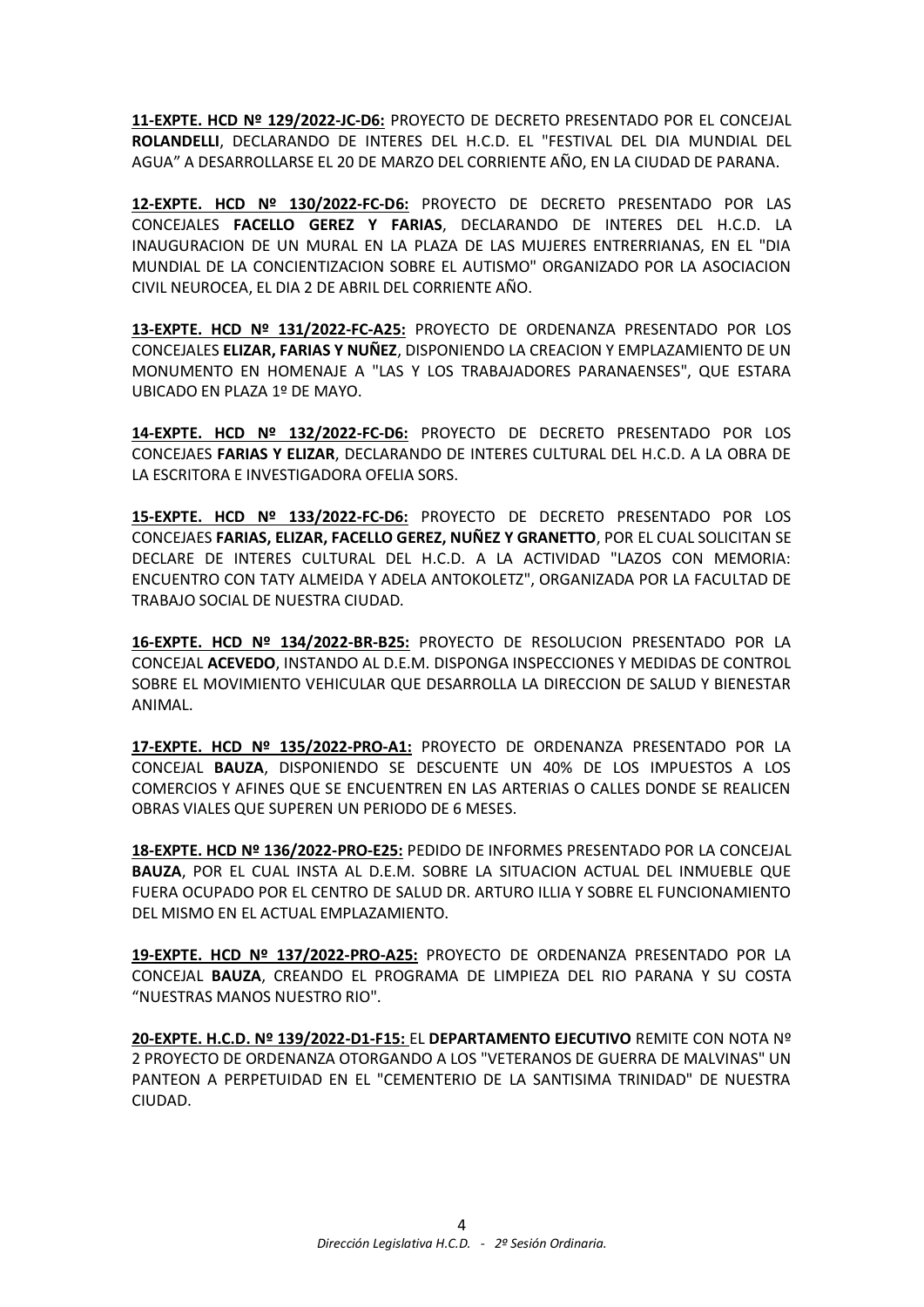**ANTE PROYECTOS PRESENTADOS POR EL CONCEJO DELIBERANTE ESTUDIANTIL SEGUN ORD. Nº 9973, ART. 27º (INGRESO AL H.C.D.)**

**1-EXPTE. H.C.D. Nº 569/2021-DE**-**A17**: INSTITUTO D132 SANTA LUCIA REMITE ANTEPROYECTO DE ORDENANZA PARA LA INCORPORACION DE CESTOS REMOVIBLES PARA DESAGUES FLUVIALES EN ELEJIDO URBANO DE NUESTRA CIUDAD.

**2-EXPTE. H.C.D. Nº 570/2021-DE-A17**: COLEGIO ITALIANO GALILEO GALILE REMITE ANTEPROYECTO DE ORDENANZA MEDIANTE EL CUAL SE INSTITUYE LA CREACION DE UN "PASEO ECOEDUCATIVO".

**3-EXPTE. H.C.D. Nº 571/2021-DE-A19:** COLEGIO SANTA MARIA DEL ROSARIO REMITE ANTEPROYECTO DE ORDENANZA CREANDO EL SISTEMA PUBLICO DE TRANSPORTE DE BICICLETAS Y SUS RESPECTIVAS TERMINALES LOCALIZADAS EN EL EJIDO DE LA MUNICIPALIDAD DE PARANA.

**4-EXPTE. H.C.D. Nº 572/2021-DE-A21:** E.E.T. N° 1 GENERAL FRANCISCO RAMIREZ REMITE ANTEPROYECTO DE ORDENANZA IMPLEMENTANDO CARTELERIA URBANA EN SISTEMA BRAILLE.

**5-EXPTE. H.C.D. Nº 573/2021-DE-A17:** COLEGIO ITALIANO GALILEO GALILEI REMITE ANTEPROYECTO DE ORDENANZA MEDIANTE EL CUAL SE ESTABLECE LA INSTALACION DE CONTENEDORES "EL RIO ES TUYO, MIO Y DE ELLOS, PERO LA BASURA ES NUESTRA".

**6-EXPTE. H.C.D. Nº 574/2021-DE-A21:** ESCUELA SECUNDARIA N° 28 NUESTRA SEÑORA DE GUADALUPE REMITE ANTEPROYECTO DE ORDENANZA CREANDO UN PROGRAMA DE CAPACITACIONES Y FORMACION EN DEPORTE ADAPTADO E INCLUSIVO.

**7-EXPTE. H.C.D. Nº 575/2021-DE-A17:** D242 INSTITUTO SECUNDARIO GESTION SOCIAL PABLO DE TARSO, REMITE ANTEPROYECTO DE ORDENANZA DECLARANDO AREA NATURAL PROTEGIDA A LA LAGUNA "LA ESCONDIDA Y SU ENTORNO PAISAJISTICO", UBICADA ZONA SUDOESTE DE LA CIUDAD DE PARANA.

**8-EXPTE. H.C.D. Nº 576/2021-DE-A17:** ESCUELA SECUNDARIA N° 51 CECILIA INES GRECA REMITE ANTEPROYECTO DE ORDENANZA, IMPLEMENTANDO EL PROGRAMA DE DESFRIBILADORES EXTERNOS AUTOMATICOS EN PARANA.

**9-EXPTE. H.C.D. Nº 577/2021-DE-A25:** ESCUELA Nº 37 MANUEL BELGRANO REMITE ANTEPROYECTO DE ORDENANZA CREANDO UN ESPACIO PUBLICO ACONDICIONADO PARA LA REALIZACION DE ACTIVDADES RECREATIVAS LIBRES EN LA VILLA N° 351 DE NUESTRA CIUDAD.

**10-EXPTE. H.C.D. Nº 579/2021-DE-A10:** D-182 PARANA HIGH SCHOOL REMITE ANTEPROYECTO DE ORDENANZA IMPLEMENTANDO ILUMINACION LED EN EL PUENTE DE LOS SUSPIROS Y LAS ESCALERAS, UBICADOS ENTRE CALLES MELVIN JONES Y MARCELO TORCUATO DE ALVEAR, COMO ASI TAMBIEN EN LA ZONA DEL ANFITEATRO"HECTOR SANTANGELO" UBICADO EN CALLE ACUERDO DE SAN NICOLAS DE NUESTRA CIUDAD.

**11-EXPTE. H.C.D. Nº 580/2021-DE-A25:** D-182 PARANA HIGH SCHOOL REMITE ANTEPROYECTO DE ORDENANZA IMPLEMENTANDO CAMPAÑA DE CONCIENTIZACION Y DIFUSION SOBRE LOS DIFERENTES REQUISITOS PARA LA CIRCULACION EN BICICLETAS (LEY NAC. TRANSITO Y SEGURIDAD VIAL N° 25965/2004).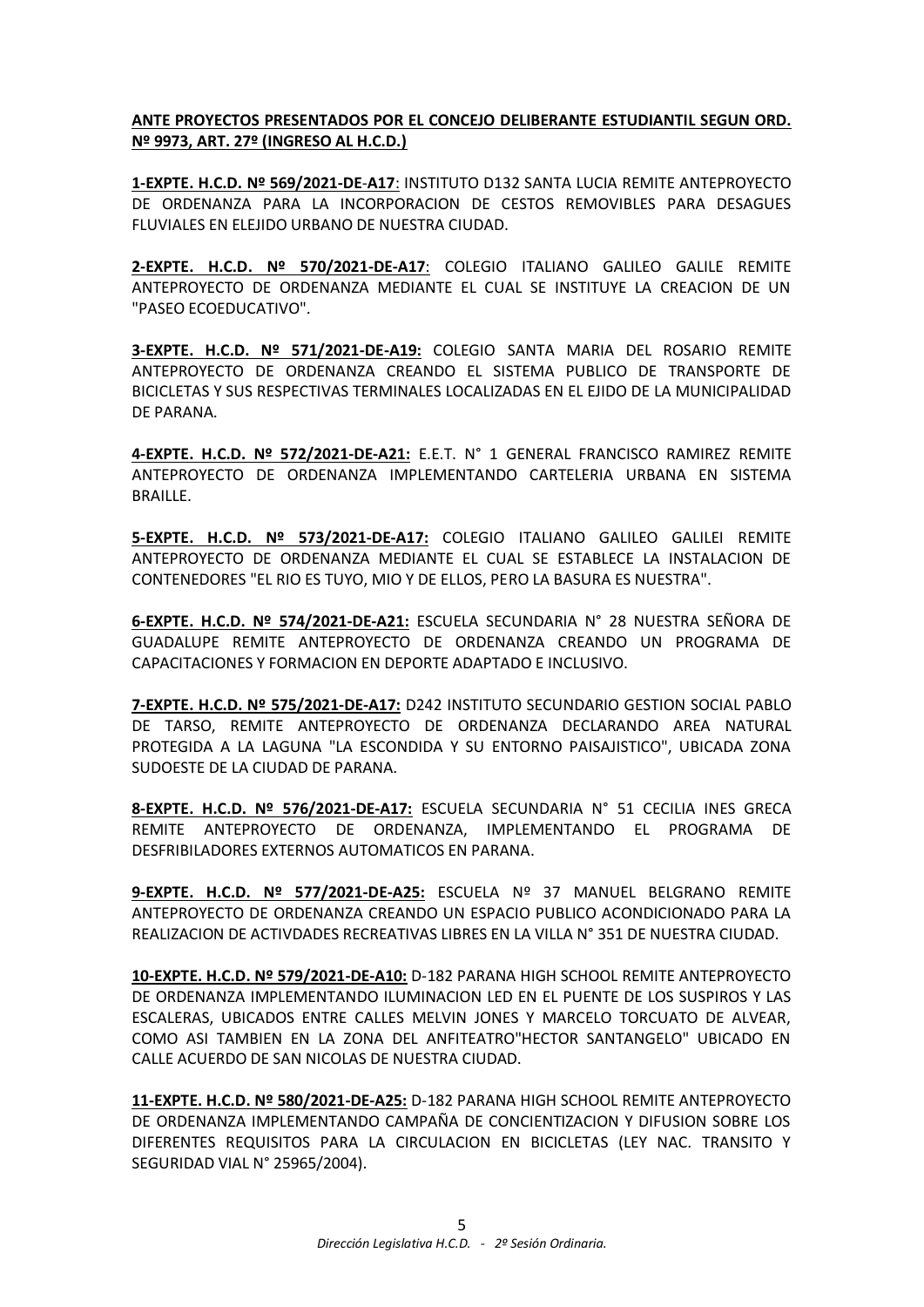# **VOZ Y OPINION CIUDADANA.**

**EXPTE. H.C.D. Nº 41/2022-A-F25:** ESPACIO SOLICITADO Y CONCEDIDO A LA AGRUPACION AMIGOS DE LA BAXADA DE PARANA PARA TRATAR SE DECLARE PATRIMONIO ARTISTICO CULTURAL DE LA CIUDAD, A LA CUPULA DEL RECINTO DEL CONCEJO DELIBERANTE.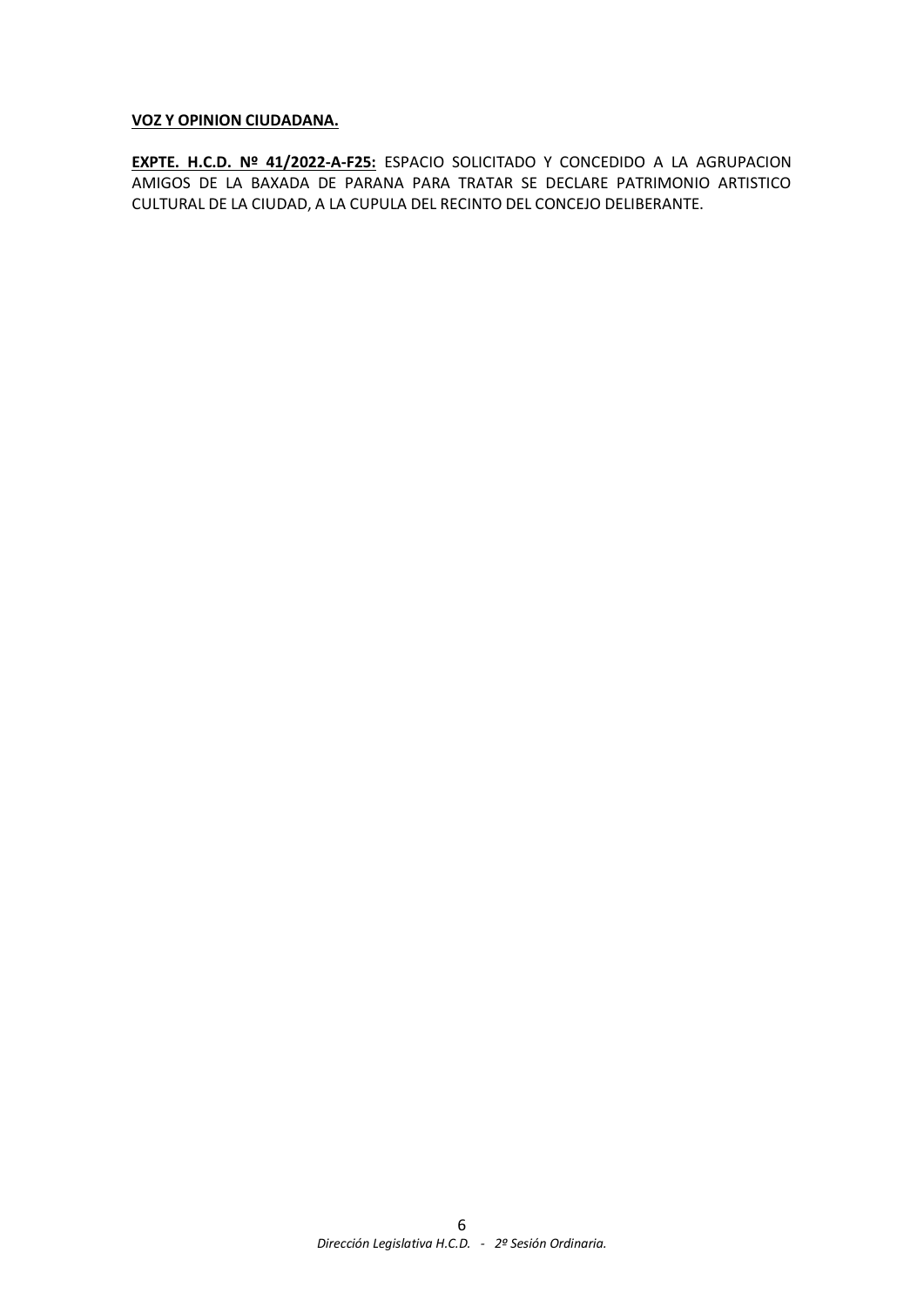# **PROYECTOS DE ORDENANZA PARA TRATAMIENTO SEGUN ARTS. 64° y 65° DEL REGLAMENTO PARA EL REGIMEN INTERNO DEL H.C.D. - DECRETO H.C.D. N° 07/2020.**

# **CON PRORROGA ADICIONAL VENCIDA DE 30 DIAS OTORGADA POR SESION**

- 1. PROYECTO DE ORDENANZA PRESENTADO POR LA CONCEJAL BAUZA, REGULANDO LA ACTIVIDAD DE LOS GUIAS DE TURISMO LOCAL EN LA JURISDICCION DE LA MUNICIPALIDAD DE PARANA.- EXPEDIENTE H.C.D. Nº **318/2020**-PA-A25.- COMISIONES DE LEGISLACION GENERAL Y DE CULTURA, TURISMO Y EDUCACION.**-**
- 2. PROYECTO DE ORDENANZA PRESENTADO POR EL CONCEJAL MURADOR, ESTABLECIENDO MEDIDAS, ACCIONES Y ESTRATEGIAS DE MITIGACION Y ADAPTACION AL CAMBIO CLIMATICO.- EXPEDIENTE H.C.D. Nº **537/2020**-RE-A17.- COMISIONES DE LEGISLACION GENERAL Y DE COMUNIDAD Y PARTICIPACION.**-**
- 3. PROYECTO DE ORDENANZA PRESENTADO POR LAS CONCEJALES MINNI Y FACELLO GEREZ, PROPICIANDO MODIFICACIONES EN LA ORDENANZA Nº 9840 REF. SERVICIO TRANSPORTE ESPECIAL ADAPTADO PARA PERSONAS CON DISCAPACIDAD MEDIANTE EL USO DE VEHICULOS AUTOMOTORES HABILITADOS Y CONDUCIDOS POR PERSONAS AUTORIZADAS POR LA MUNICIPALIDAD.-

EXPEDIENTE H.C.D. Nº **550/2020**-FC-A21.-

- COMISIONES DE LEGISLACION GENERAL Y DE MOVILIDAD URBANA Y SEGURIDAD VIAL.-
- 4. PROYECTO DE ORDENANZA PRESENTADO POR LAS CONCEJALES RUBERTO Y MINNI, DISPONIENDO LA CREACION Y REGULACION DE LAS MULTIFERIAS EN LA CIUDAD DE PARANA.- EXPEDIENTE H.C.D. Nº **201/2021**-FC-A17.- COMISION DE LEGISLACION GENERAL.-
- 5. PROYECTO DE ORDENANZA PRESENTADO POR LAS CONCEJALES RUBERTO Y MINNI, ESTABLECIENDO MODIFICACIONES EN LOS ARTICULOS DE LA ORDENANZA Nº 9596 "ACTIVIDAD DE EMPRENDEDORES Y ARTESANOS".- EXPEDIENTE H.C.D. Nº **202/2021**-FC-A17.- COMISION DE LEGISLACION GENERAL.-
- 6. PROYECTO DE ORDENANZA PRESENTADO POR LOS CONCEJALES ELIZAR Y FACELLO GEREZ, CREANDO EN EL AMBITO DE LA MUNICIPALIDAD DE PARANA, LA MESA LOCAL DE INFANCIAS.- EXPEDIENTE H.C.D. Nº **215/2021**-FC-A6.- COMISION DESARROLLO SOCIAL.**-**
- 7. PROYECTO DE ORDENANZA PRESENTADO POR LOS CONCEJALES MURADOR Y BECCARIA, DISPONIENDO LA CREACION E IMPLEMENTACION DEL PROGRAMA "CAMPAÑA POLITICA LIMPIA" EN LA CIUDAD DE PARANA.- EXPEDIENTE H.C.D. Nº **295/2021**-RE-A25.- COMISION DE COMUNIDAD Y PARTICIPACION.**-**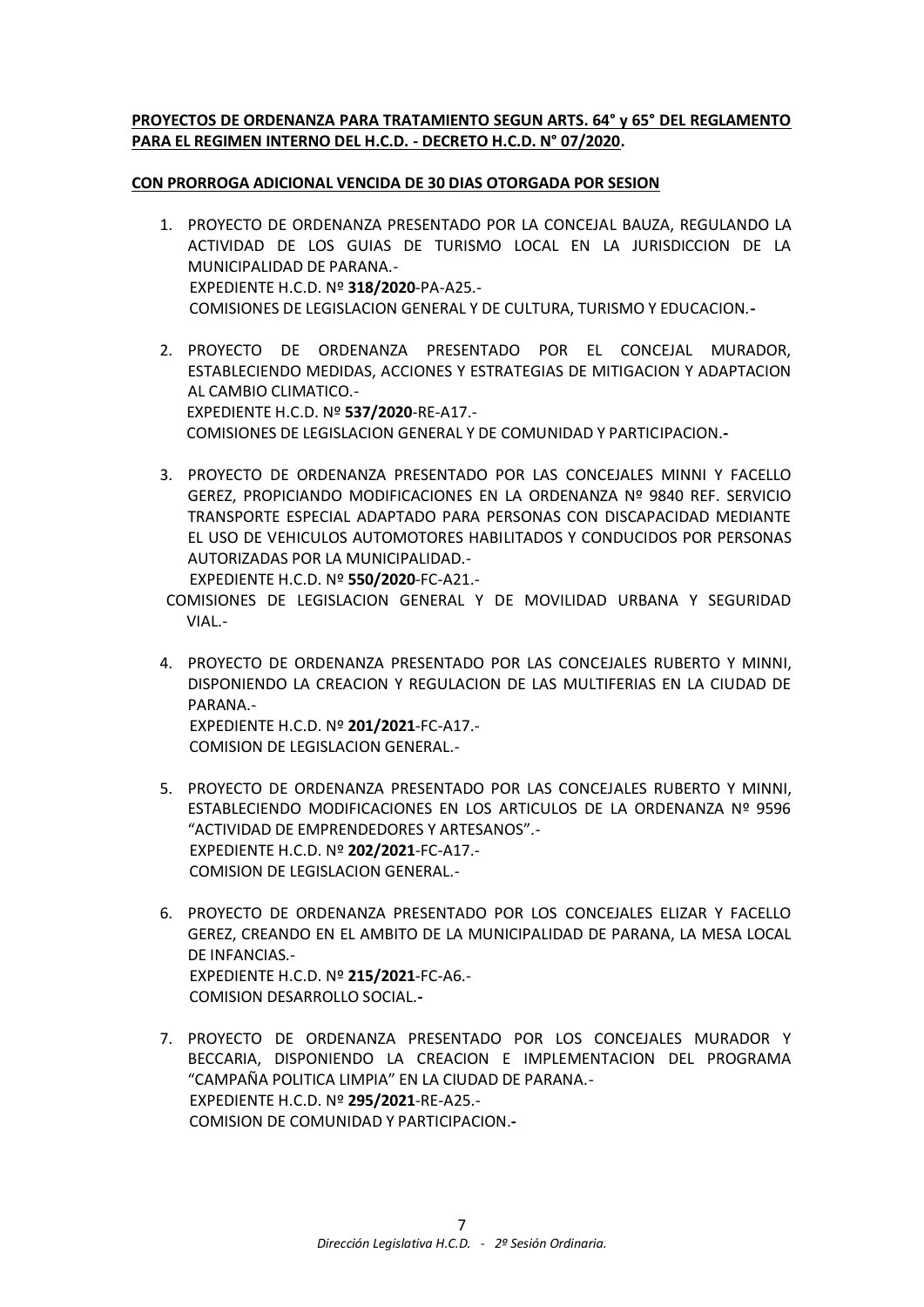- 8. PROYECTO DE ORDENANZA PRESENTADO POR LOS CONCEJALES ELIZAR, NUÑEZ Y FARIAS, CREANDO EL "MUSEO A CIELO ABIERTO DEL CEMENTERIO DE LA SANTISIMA TRINIDAD" POR SU VALOR CULTURAL, SOCIAL, ECONOMICO, URBANISTICO Y SIMBOLICO DE NUESTRA CIUDAD.- EXPEDIENTE H.C.D. Nº **318/2021**-FC-A25.- COMISION DE CULTURA, TURISMO Y EDUCACION.**-**
- 9. PROYECTO DE ORDENANZA PRESENTADO POR LOS CONCEJALES AVERO, RODRIGUEZ PAULIN Y ROLANDELLI, DECLARANDO COMO ACTIVIDADES ESENCIALES Y PROMOTORAS DE LA SALUD A LA PRACTICA DE DEPORTES Y A LA ACTIVIDAD FISICA REALIZADA EN GIMNASIOS-NATATORIOS-CENTROS DE ENTRENAMIENTO Y EDUCACION FISICA PUBLICOS O PRIVADOS BAJO LA SUPERVISION DE PROFESIONES.- EXPEDIENTE H.C.D. Nº **320/2021**-JC-A17.- COMISION DE DESARROLLO SOCIAL.**-**
- 10. PROYECTO DE ORDENANZA PRESENTADO POR LOS CONCEJALES ROLANDELLI, RODRIGUEZ PAULIN Y AVERO, ADHIRIENDOSEA LA LEY PROVINCIAL Nº 10864 DE EMERGENCIA EN EL SECTOR DE TRANSPORTE DE PASAJEROS.- EXPEDIENTE H.C.D. Nº **321/2021**-JC-A28.-

COMISIONES DE LEGISLACION GENERAL Y DE MOVILIDAD URBANA Y SEGURIDAD VIAL.-

- 11. PROYECTO DE ORDENANZA PRESENTADO POR LA CONCEJAL ACEVEDO, MODIFICIANDO EL ARTICULO 5º BIS DE LA ORDENANZA Nº 7305 QUE CREA EL "PROGRAMA DE PRESERVACION CULTURAL-HISTORICO-MONUMENTAL-ARQUITECTONICO - URBANISTICO-AMBIENTAL" DE NUESTRA CIUDAD.-EXPEDIENTE H.C.D. Nº **322/2021**-BR-A25.-
- COMISIONES LEGISLACION GENERAL Y DE DESARROLLO TERRITORIAL, OBRA Y SERVICIOS PUBLICOS.-
- 12. PROYECTO DE ORDENANZA PRESENTADO POR LA CONCEJAL ACEVEDO, MODIFICANDO LA ORDENANZA Nº 8752 REFERENTE OFICINA ATENCION DE PROPUESTA CIUDADANAS.- EXPEDIENTE H.C.D. Nº **323/2021**-BR-A25.-

COMISION DE LEGISLACION GENERAL.**-**

13. PROYECTO DE ORDENANZA PRESENTADO POR LA CONCEJAL BAUZA, DISPONIENDO DE UNA CAPACITACION EN MATERIA DE PREVENCION Y ABORDAJE DE VIOLENCIA DE GENERO, MASCULINIDAD, NIÑEZ Y ADOLESCENCIA, DIRIGIDO A LOS MIEMBROS DE LAS COMISIONES VECINALES DE NUESTRA CIUDAD.-

EXPEDIENTE H.C.D. Nº **336/2021**-PRO-A25.-

- COMISIONES DE COMUNIDAD Y PARTICIPACION Y DE EQUIDAD DE GENERO E IGUALDAD DE OPORTUNIDADES.-
- 14. PROYECTO DE ORDENANZA PRESENTADO POR LA CONCEJAL BAUZA**,** MODIFICANDO LA ORDENANZA Nº 8263 CORRESPONDIENTE A "CAPACITACION DEL PERSONAL CON ATENCIÓN DIRECTA AL PUBLICO PARA INTERPRETAR Y EXPRESARSE EN LENGUAJE ARGENTINO DE SEÑAS.-

EXPEDIENTE H.C.D. Nº **337/2021**-PRO-A21-

COMISIONES DE LEGISLACION GENERAL Y DE EQUIDAD DE GENERO E IGUALDAD DE OPORTUNIDADES.-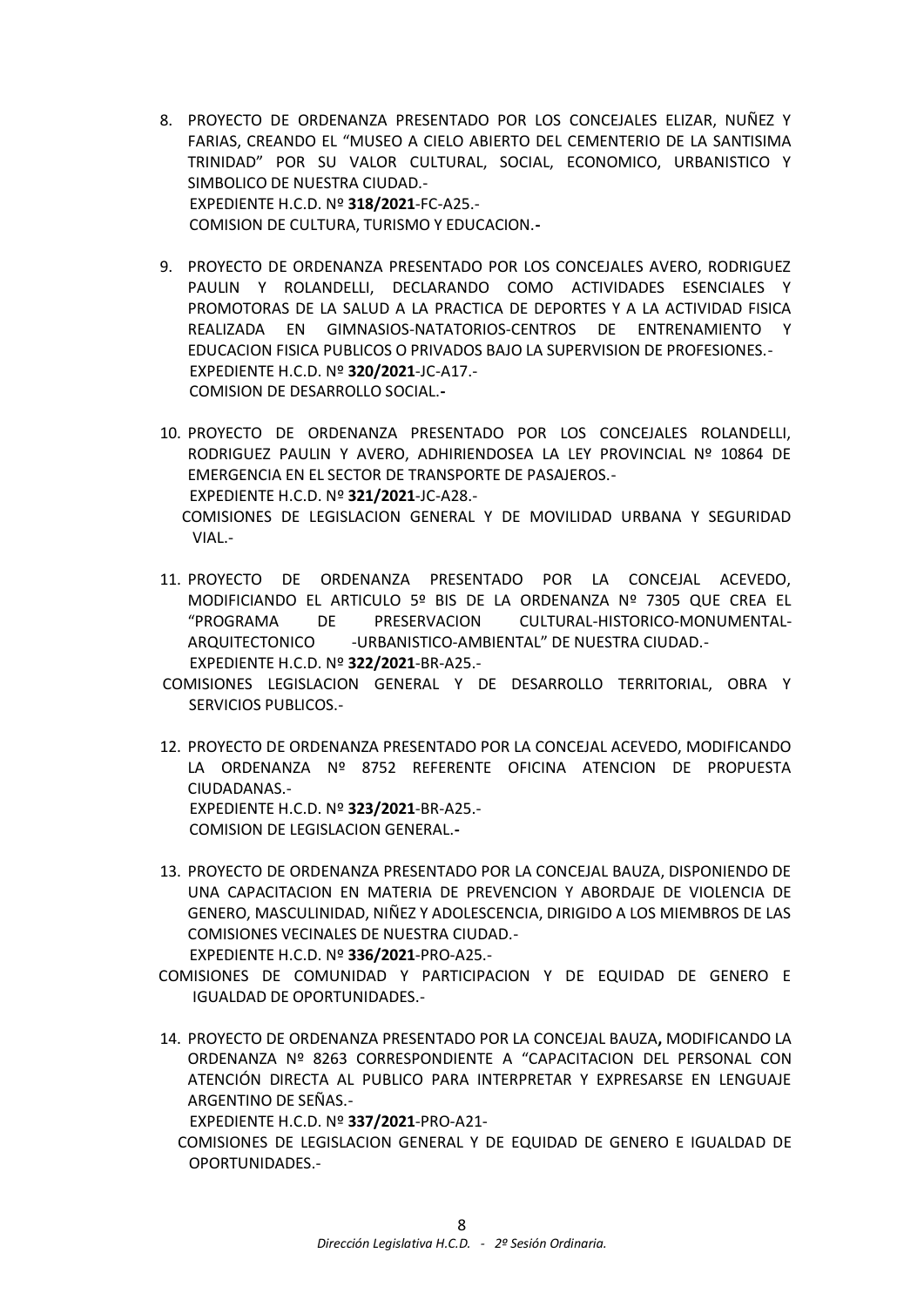15. PROYECTO DE ORDENANZA, PRESENTADO POR LA CONCEJAL BAUZA, MODIFICANDO LA ORDENANZA Nº 9530 REF. "FONDO MUNICIPAL DE FOMENTO CON CARACTER PERMANENTE PARA LA FINANCIACION DE LA ACTIVIDAD QUE REALIZA A FAVOR DE LA COMUNIDAD LA "ASOCIACION AMIGOS DE LOS BOMBEROS VOLUNTARIOS DE PARANA".-

EXPEDIENTE H.C.D. Nº **339/2021**-PRO-A1.-

COMISIONES DE LEGISLACION GENERAL Y DE ECONOMIA Y HACIENDA.**-**

16. PROYECTO DE ORDENANZA PRESENTADO POR LA CONCEJAL MINNI, NOMINANDO "MACEDONIA AMAVET" A LA CALLE Nº 1499, UBICADA DE MANERA PARALELA A LA CALLE PRISCILA HARTMAN, ENTRE CALLE Nº 1503 Y GENERAL ARTIGAS DE NUESTRA CIUDAD.-

 EXPEDIENTE H.C.D. Nº **344/2021**-FC-A5.- COMISION DE NOMENCLATURA DE CALLES Y ESPACIOS PUBLICOS.**-**

- 17. PROYECTO DE ORDENANZA PRESENTADO POR LAS CONCEJALES RUBERTO, MINNI, FACELLO GEREZ Y FARIAS, DISPONIENDO LA IMPLEMENTACION DEL PROGRAMA IGUALDAD DE GENERO EN ESCUELAS MUNICIPALES DE DEPORTES.- EXPEDIENTES H.C.D. Nº **352/2021**-FC-A25.- COMISIONES DE DESARROLLO SOCIAL Y DE EQUIDAD DE GENERO E IGUALDAD DE OPORTUNIDADES.-
- 18. PROYECTO DE ORDENANZA PRESENTADO POR LOS CONCEJALES RODRIGUEZ PAULIN, ROLANDELLI Y AVERO, DISPONIENDO SE DECLARE EN TODO EL AMBITO DE LA CIUDAD DE PARANA LA EMERGENCIA EN SEGURIDAD PUBLICA.- EXPEDIENTE H.C.D. Nº **373/2021**-JC-A25.- COMISION DE LEGISLACION GENERAL.**-**
- 19. PROYECTO DE **O**RDENANZA PRESENTADO POR LA CONCEJAL FACELLO GEREZ, CREANDO LA ESCUELA MUNICIPAL DE GUARDAVIDAS DE LA CIUDAD DE PARANA.- EXPEDIENTE H.C.D. Nº **370/2021**-FC-A25.- COMISION DE LEGISLACION GENERAL.-
- 20. PROYECTO DE ORDENANZA PRESENTADO POR LA CONCEJAL ACEVEDO, DESAFECTANDO TERRENO EN CALLE COSTA RICA Y ANDREU COLOBRAN, JUNTO AL JARDIN MATERNAL ISLERITOS, ASIGNANDO SU USO COMUNITARIO.- EXPEDIENTE H.C.D. Nº **374/2021**-BR-A4.-
- COMISIONES DE LEGISLACION GENERAL Y DE DESARROLLO TERRRITORIAL, OBRAS Y SERVICIOS PUBLICOS.-
- 21. PROYECTO DE ORDENANZA "IN VOCE" PRESENTADO POR LAS CONCEJALES MINNI, RUBERTO, FACELLO GEREZ Y FARIAS, MODIFICANDO LA ORDENANZA Nº 8432, DENOMINACION DE "JARDINES MATERNALES" "POR ESPACIOS DE CUIDADO DE LA PRIMERA INFANCIA".- EXPEDIENTE H.C.D. Nº **416/2021**-FC-A25.-

COMISION DE DESARROLLO SOCIAL.**-**

**=============================================================================**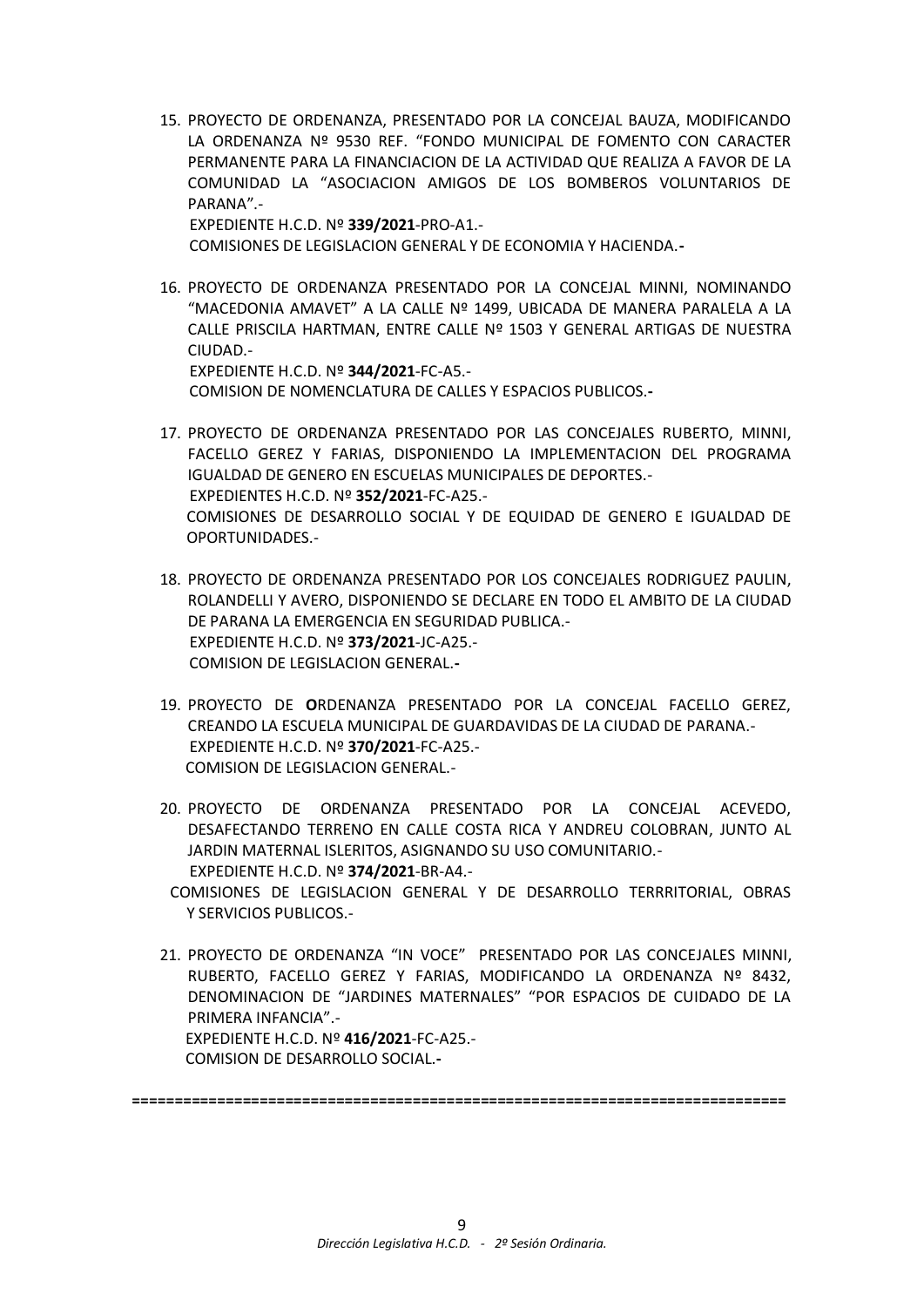## **PROYECTOS DE ORDENANZAS PARA TRATAMIENTO SEGUN ARTS. 64º y 65º DEL REGLAMENTO PARA EL REGIMEN INTERNO DEL H.C.D. - DECRETO H.C.D. Nº 07/2020.**

### **CON PLAZO VENCIDO DE 60 DIAS**

1. PROYECTO DE ORDENANZA PRESENTADO POR LOS CONCEJALES ROLANDELLI, RODRIGUEZ PAULIN Y AVERO, DECLARANDO DE INTERES PUBLICO LA PROTECCION, CONSERVACION, RECUPERACION Y REPOBLACION DE AVES SILVESTRES EN LA CIUDAD DE PARANA.-

 EXPEDIENTE H.C.D. Nº **341/2021**-JC-A17.- COMISION DE COMUNIDAD Y PARTICIPACION.**-**

- 2. PROYECTO DE ORDENANZA PRESENTADO POR LOS CONCEJALES MURADOR Y BECCARIA, PROPICIANDO MODIFICACIONES EN LA ORDENANZA Nº 6815 REFERIDA A "DECLARACION JURADA DE BIENES PARA FUNCIONARIOS PUBLICOS".- EXPEDIENTE H.C.D. Nº **400/2021**- RE-A3.- COMISION DE LEGISLACION GENERAL.**-**
- 3. PROYECTO DE ORDENANZA PRESENTADO POR LOS CONCEJALES AVERO Y ROLANDELLI, PROHIBIENDO LA ACTIVIDAD DE CUIDADORES DE COCHES NO HABILITADOS EN LA VIA PUBLICA.-

EXPEDIENTE H.C.D. N°**445/2021**-JC-A19.-

COMISIONES DE DESARROLLO TERRITORIAL, OBRAS Y SERVICIOS PUBLICOS Y DE LEGISLACION GENERAL.-

- 4. PROYECTO DE ORDENANZA PRESENTADO POR LA CONCEJAL ACEVEDO**,** ESTABLECIENDO LA OBLIGACION DE COLOCAR CARTELES DE ADVERTENCIA EN CAJEROS AUTOMATICOS DE NUESTRA CIUDAD.- EXPEDIENTE H.C.D. N°**448/2021**-BR-A17.- COMISIONES DE LEGISLACION GENERAL.-
- 5. PROYECTO DE ORDENANZA PRESENTADO POR LOS CONCEJALES RODRIGUEZ PAULIN, ROLANDELLI Y AVERO, ADHIRIENDO A LO DISPUESTO POR EL DECRETO Nº 499/2017 DEL PODER EJECUTIVO NACIONAL "AGENDA 2030 PARA EL DESARROLLO SOSTENIBLE".- EXPEDIENTE H.C.D. Nº **465/2021**-JC-A28.- COMISIONES DE LEGISLACION GENERAL Y DE COMUNIDAD Y PARTICIPACION.**-**
- 6. PROYECTO DE ORDENANZA PRESENTADO POR LA CONCEJAL ACEVEDO, CREANDO LA COMISION ESPECIAL PARA EL ESTUDIO Y EVALUACION DE LA INSTALACION Y FUNCIONAMIENTO DE UNA ESCUELA MUNICIPAL DE CONDUCCION.- EXPEDIENTE H.C.D. Nº **487/2021-**BR-A8.- COMISION DE MOVILIDAD URBANA Y SEGURIDAD VIAL.**-**

=============================================================================